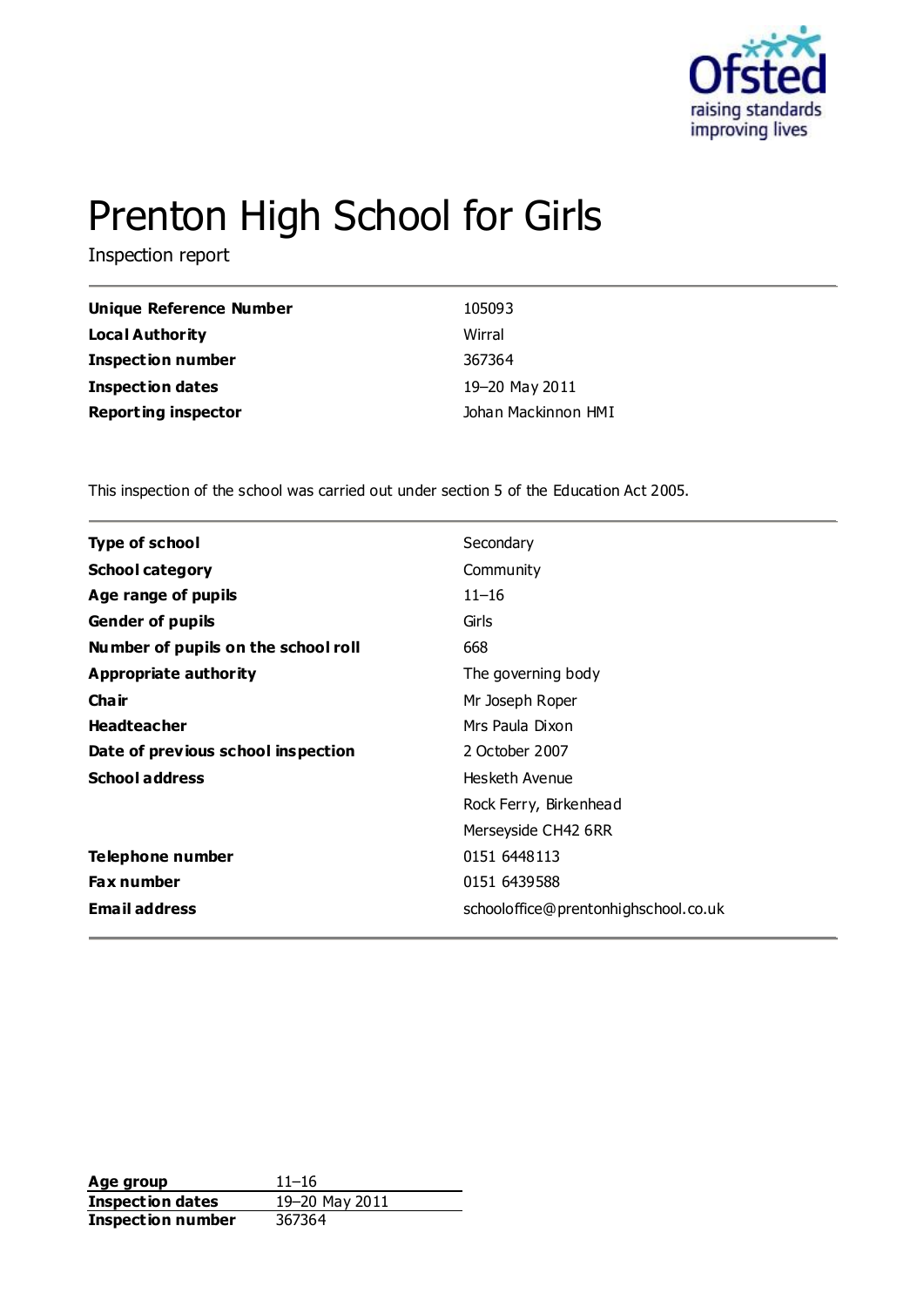The Office for Standards in Education, Children's Services and Skills (Ofsted) regulates and inspects to achieve excellence in the care of children and young people, and in education and skills for learners of all ages. It regulates and inspects childcare and children's social care, and inspects the Children and Family Court Advisory Support Service (Cafcass), schools, colleges, initial teacher training, work-based learning and skills training, adult and community learning, and education and training in prisons and other secure establishments. It assesses council children's services, and inspects services for looked after children, safeguarding and child protection.

Further copies of this report are obtainable from the school. Under the Education Act 2005, the school must provide a copy of this report free of charge to certain categories of people. A charge not exceeding the full cost of reproduction may be made for any other copies supplied.

If you would like a copy of this document in a different format, such as large print or Braille, please telephone 0300 123 4234, or email **[enquiries@ofsted.gov.uk](mailto:enquiries@ofsted.gov.uk)**.

You may copy all or parts of this document for non-commercial educational purposes, as long as you give details of the source and date of publication and do not alter the documentation in any way.

To receive regular email alerts about new publications, including survey reports and school inspection reports, please visit our website and go to 'Subscribe'.

Royal Exchange Buildings St Ann's Square Manchester M2 7LA T: 0300 123 4234 Textphone: 0161 618 8524 E: **[enquiries@ofsted.gov.uk](mailto:enquiries@ofsted.gov.uk)**

W: **[www.ofsted.gov.uk](http://www.ofsted.gov.uk/)**

© Crown copyright 2011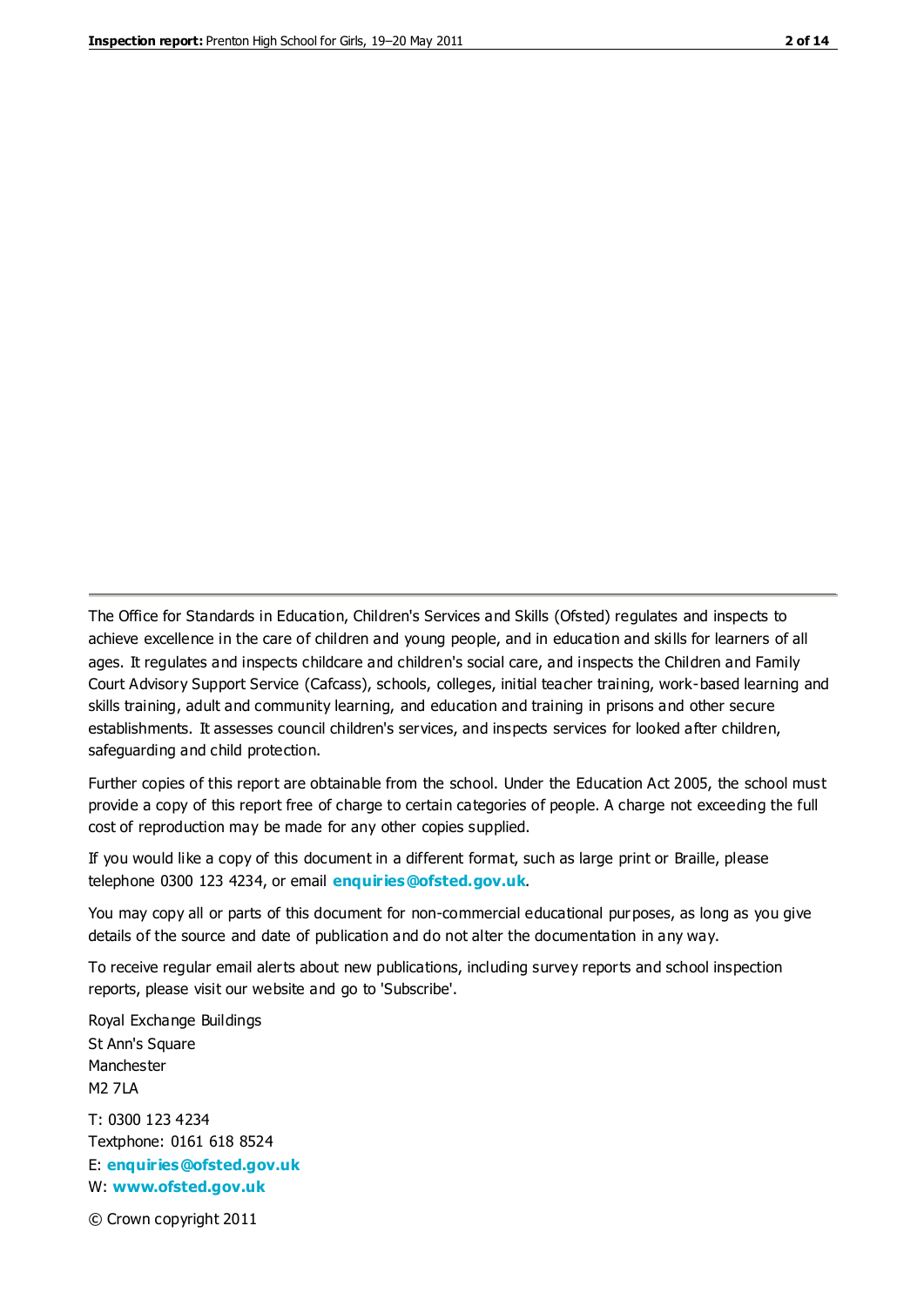# **Introduction**

This inspection was carried out by four additional inspectors. Teaching and learning were observed in 29 lessons and the same number of teachers was seen. This included joint observations carried out with the headteacher and a deputy headteacher. Inspectors met with staff, groups of students, the school council, members of the governing body and the School Improvement Partner from the local authority. They observed the school's work, and looked at school policies and procedures about safeguarding and the welfare and progress of students as well as documents showing how leaders and managers monitor, evaluate and review the work of the school. Inspectors also considered 107 parental questionnaires, 93 student questionnaires and 56 staff questionnaires.

The inspection team reviewed many aspects of the school's work. It looked in detail at a number of key areas.

- Whether achievement is now securely good and improving for all students.
- $\blacksquare$  How well provision meets the needs of students whose circumstances may make them vulnerable to underachievement.
- How effectively leaders and managers at all levels use assessment information, data and self-evaluation to drive improvement.
- To what extent the good and outstanding practice and provision seen at the time of the last inspection has been sustained and improved on across the school.

# **Information about the school**

The school is smaller than the average secondary school, with an increased intake in the last few years following an earlier dip in numbers. The proportion of students known to be eligible for free school meals is high, although decreasing, and a low proportion of students is from minority-ethnic groups. The proportion of students with special educational needs and/or disabilities is average and the proportion with a statement of special educational needs is low. The school has held specialist status in science, mathematics and the visual arts since 2007 and will become an academy in July 2011. The school holds the Basic Skills Quality Mark and Healthy School status and was recognised by the Specialist Schools and Academies Trust as one of its most improved schools in 2008 and 2009. It is also recognised by the Mentoring and Befriending Association as an approved provider of peer mentoring.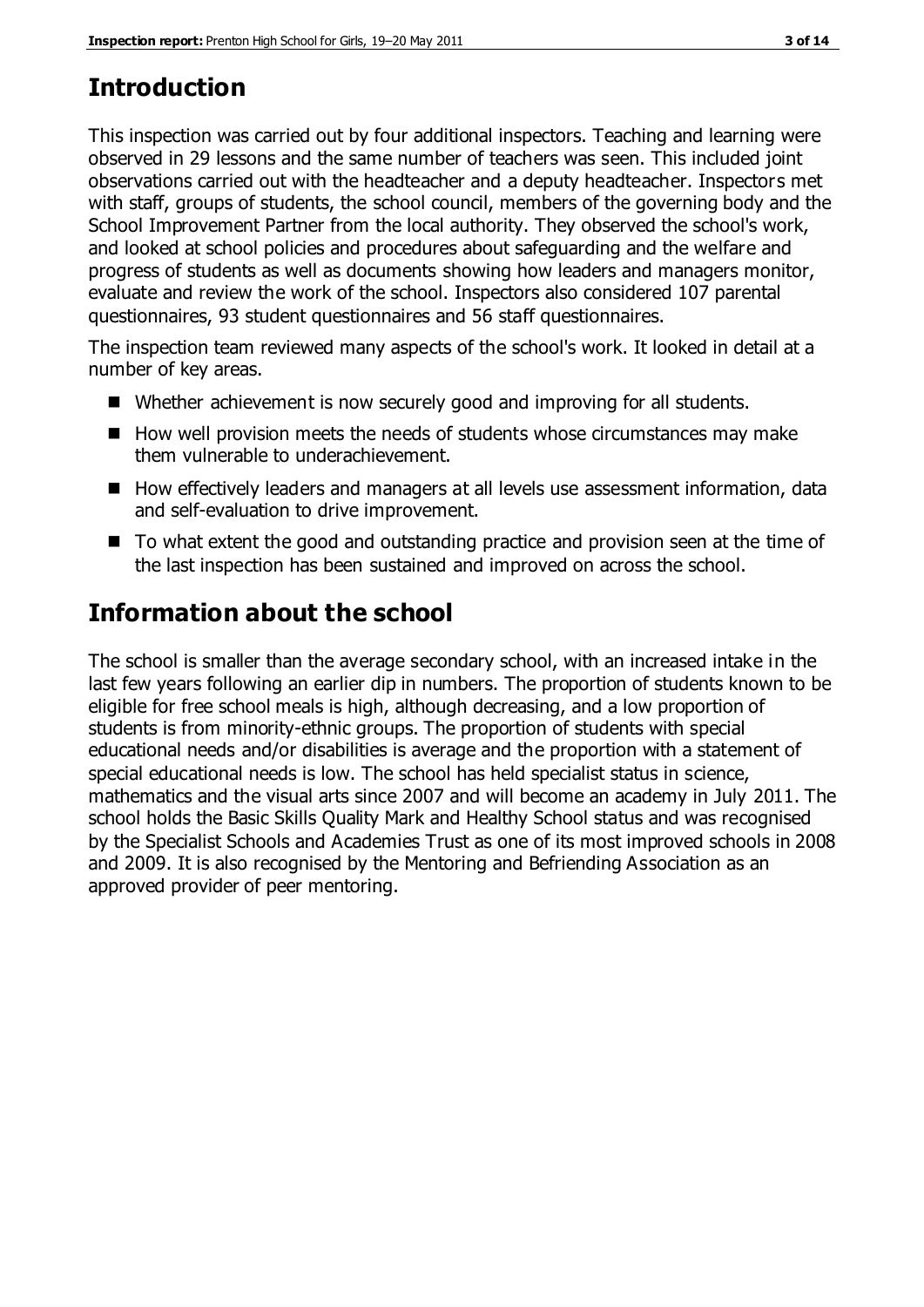# **Inspection judgements**

| Overall effectiveness: how good is the school?  |                         |
|-------------------------------------------------|-------------------------|
| The school's capacity for sustained improvement | $\overline{\mathbf{2}}$ |

# **Main findings**

Prenton High School provides outstanding education and support for the girls in its care. The high aspirations and expectations of the headteacher and her senior leadership team are reflected in the commitment and work of the staff, students and governing body. There is a palpable sense of pride in belonging and students willingly make a significant contribution to the school and wider community. The specialism pervades the school, with high-quality artwork in all areas and creative and scientific projects across the curriculum. The calm and purposeful atmosphere and outstanding behaviour of the students make a significant contribution to the outstanding outcomes. Staff work as part of an effective team to identify, nurture and develop the potential of each student and provide opportunities to broaden their horizons and fire their ambitions. The exceptional support that students provide for each other through the peer-mentoring programme is a striking example of their excellent personal development and is appreciated by students of all ages.

Students of all abilities and backgrounds make good progress in their learning. Examination results in the visual arts are consistently high and they have improved markedly in science. The specialism is flourishing. Students with special educational needs and/or disabilities also make good progress. This is as a result of the particularly high quality of support provided by the intervention and inclusion team. The quality of teaching is good, with a brisk pace of learning and embedded development of literacy, numeracy and information and communication technology skills within other subjects. In the most effective lessons the success criteria are clear and structured, a range of engaging and challenging activities for all students is employed and students know how to take the small steps in learning needed to reach their challenging targets. Where lessons are less successful, teachers do not take sufficient account of assessment information to plan work to meet the needs of all students in the class or ensure that students are clear about the steps in their learning. This slows the rate of progress some students make. Students receive good verbal feedback on their learning but the quality of written feedback and advice is too variable. There is some good practice in evidence which is not built on as much as it might be.

The rich and varied curriculum is highly personalised to effectively meet the needs of a changing population. It provides a range of courses which is well matched to the needs and interest of students, supported by highly effective partnerships. The exceptional quality of care, guidance and support that the school provides, including outstanding safeguarding, ensures that all students feel very safe and well cared for and every student can succeed. Students have a clear sense of right and wrong and are sensitive to the needs and beliefs of others. The level of attendance has improved and is now high. This reflects both how positively students feel about school and the effective systems in place to promote and reward high attendance and support families.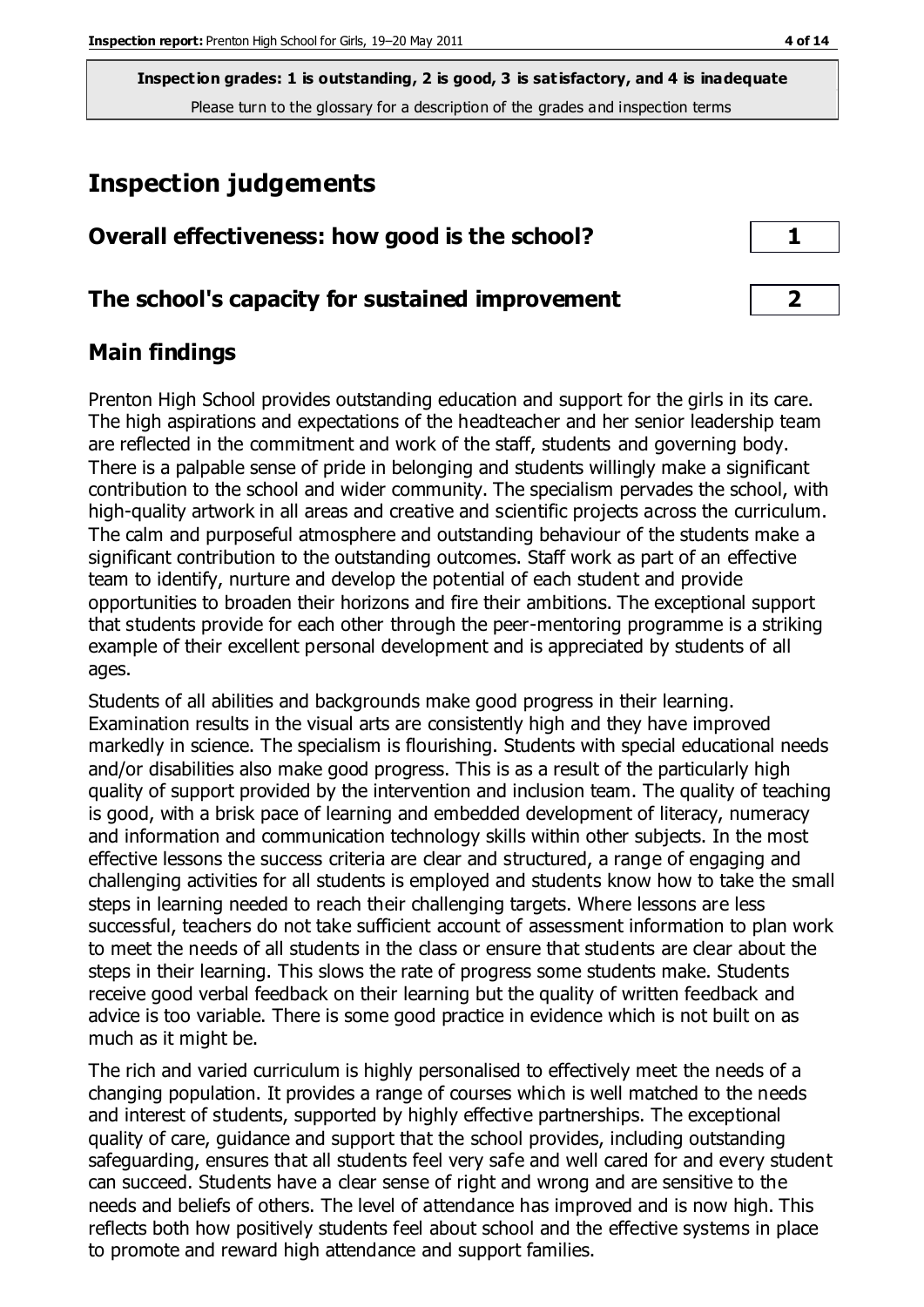The headteacher has successfully embedded a culture of improvement and staff morale is high. Self-evaluation by senior leaders is rigorous and honest and emerging issues are tackled directly. Middle leaders are increasingly held accountable for standards and improvement in their areas and are supported well through training and mentoring by senior leaders. The governing body is exceptionally highly involved in the daily life of the school and understands clearly its achievements and priorities for improvement. The school has an accurate view of teaching and learning, acknowledging that the use of assessment strategies to secure good and better progress is less well developed than other aspects. The school has acted successfully to address the recent fall in achievement and has sustained and improved the high quality of other outcomes. However, the recent variability in achievement and in the use of assessment information to accelerate progress mean that capacity for sustained improvement is good.

# **What does the school need to do to improve further?**

- Raise achievement by:
	- ensuring that teachers consistently make effective use of assessment and other information to provide activities which meet the precise learning needs of all students
	- building on the existing examples of good practice to ensure that students receive consistently high-quality written feedback on their learning and so know clearly how to improve
	- making effective use of targets and success criteria in lessons to structure learning and accelerate progress.

## **Outcomes for individuals and groups of pupils 1**

Students of all ages enjoy their learning, work hard and participate actively in all aspects of their education. They behave with exceptional consideration of each other and their environment and work cooperatively in lessons. Their personal development is particularly strong and they are very supportive of each other. One example of this is the successful and popular peer-mentoring system, which begins with Year 9 students working with a Year 6 class as they prepare to go to high school and continues throughout the school. Senior students also work effectively as reading buddies with younger learners. The large school council has a strong presence and impact and works confidently with staff and the governing body to improve the school for everyone. New and increasing opportunities to contribute to shaping the curriculum and evaluate provision further engage a wide range of students in school improvement in different ways.

Students arrive at the school with prior attainment which is broadly average. Attainment and progress fell overall in 2010 despite the school's highest-ever proportion of students achieving five or more grades A\* to C at GCSE. Lesson observations during the inspection and the school's monitoring data, which include external examination results in English, mathematics and science, indicate that students currently at the school are making good progress and attainment is rising. Concerted action has improved the outcomes for the least able in English and mathematics. Students with special educational needs and/or disabilities are supported very well and make progress which is at least as good as that of their peers, as do students known to be entitled to free school meals.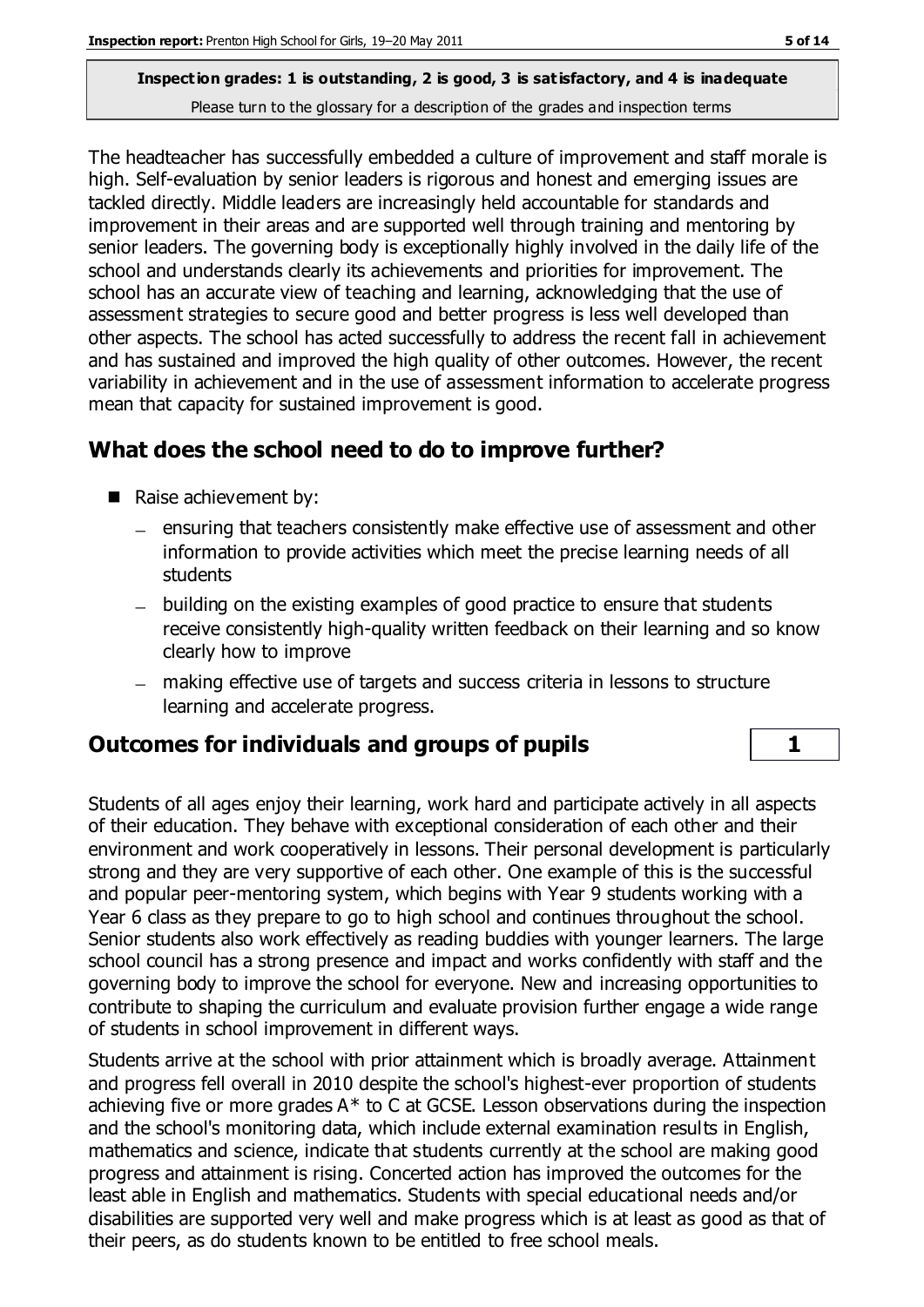Students enjoy and participate enthusiastically in the creative opportunities provided to participate in fund-raising and raising awareness of issues such as breast cancer and the environment. This is underpinned by a strong moral sense of responsibility and a desire to help others, including girls at a partner school in Sierra Leone as well as the local community. Students feel very safe in school, a view echoed by their parents and carers, and are very confident that school does not tolerate negative behaviour. There is widespread participation in the extensive range of healthy extra-curricular activities available and uptake of the healthy menu of school lunches is unusually high. Students act as 'Active Playground' leaders in local primary schools as part of an increasing range of

| Pupils' achievement and the extent to which they enjoy their learning                                                     | $\overline{\mathbf{2}}$ |
|---------------------------------------------------------------------------------------------------------------------------|-------------------------|
| Taking into account:<br>Pupils' attainment <sup>1</sup>                                                                   | 3                       |
| The quality of pupils' learning and their progress                                                                        | $\overline{2}$          |
| The quality of learning for pupils with special educational needs and/or disabilities<br>and their progress               |                         |
| The extent to which pupils feel safe                                                                                      | 1                       |
| Pupils' behaviour                                                                                                         | 1                       |
| The extent to which pupils adopt healthy lifestyles                                                                       | 1                       |
| The extent to which pupils contribute to the school and wider community                                                   | 1                       |
| The extent to which pupils develop workplace and other skills that will contribute to<br>their future economic well-being | $\overline{\mathbf{2}}$ |
| Taking into account:<br>Pupils' attendance <sup>1</sup>                                                                   | 1                       |
| The extent of pupils' spiritual, moral, social and cultural development                                                   | 1                       |

These are the grades for pupils' outcomes

opportunities to be ambassadors for healthy lifestyles.

<sup>1</sup> The grades for attainment and attendance are: 1 is high; 2 is above average; 3 is broadly average; and 4 is low

# **How effective is the provision?**

The outstanding care, guidance and support underpin the success of the school. Students refer to it as having a 'family atmosphere' where they are known as individuals and have a wide range of staff available to provide help at any time. The house-system structure for pastoral and academic support, with forms from every year group in each house, works effectively. It helps to break down barriers between older and younger students. The heads of houses are central figures for each student and are valued highly by them. Extremely positive relationships between staff and students and the well-focused work of the inclusion and intervention team ensure that all students have the opportunity, skills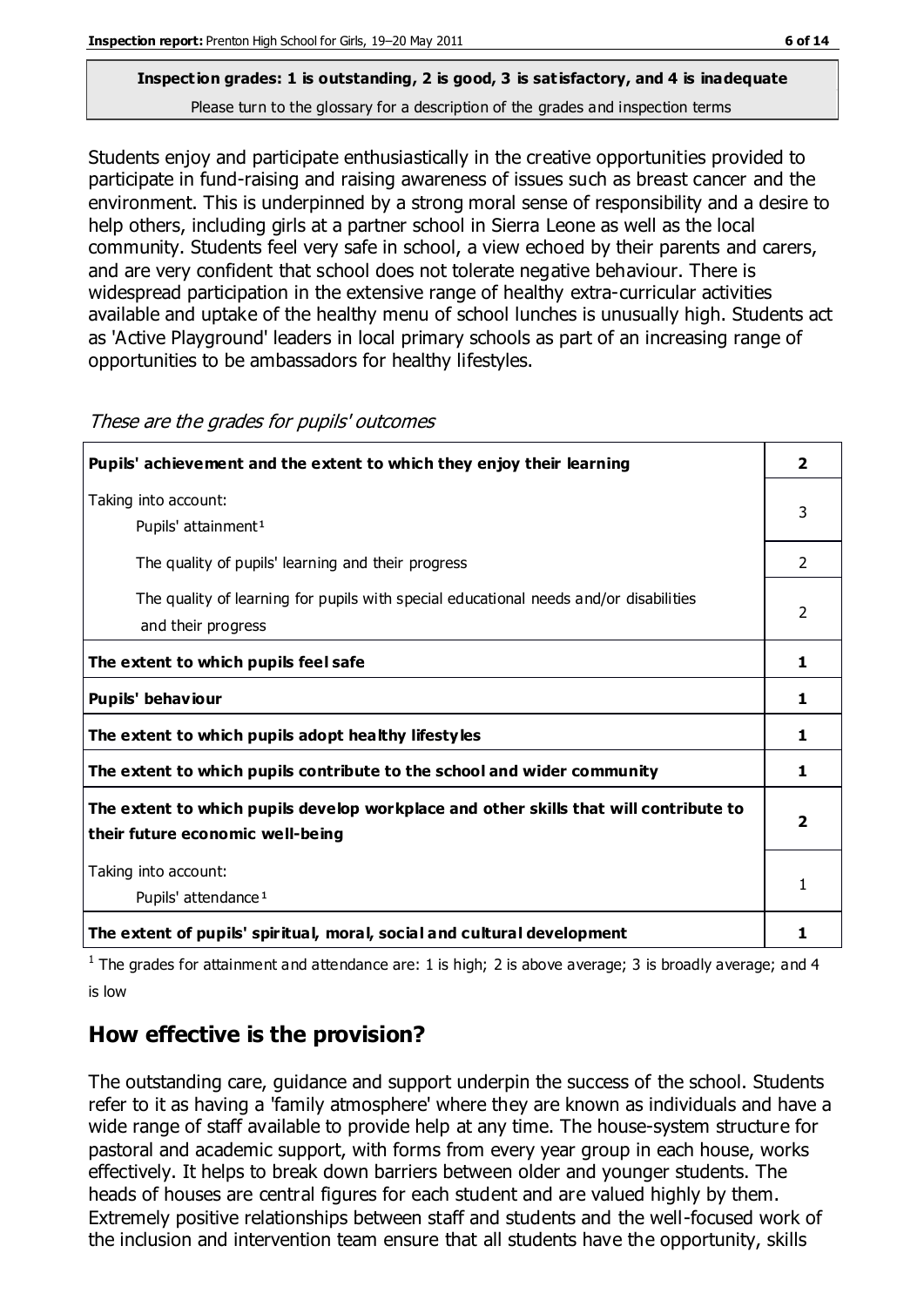and ambition to succeed. Effective partnerships with primary schools secure very successful transition into the school. The quality of advice and guidance that students receive as they move through the school and seek to make appropriate choices for their futures is a clear strength and is valued highly by students and their families.

Most of the lessons observed by inspectors were good or better and staff are clearly committed to further improvement. Teachers use their subject expertise, creative activities and skilful questioning to engage and challenge students. The classroom atmosphere is purposeful, with high expectations of the quality of work, and students rise to this challenge. Discussion and paired or group work is used widely to explore ideas and deepen understanding. The quality of planning activities to challenge students of differing abilities is, however, variable. Students know their targets but are not always clear about how to take the next steps in reaching them. Outstanding learning, for example, in the art lessons observed, was typified by excellent use of assessment criteria by students to evaluate their own and others' work and secure detailed understanding of how to improve.

The outstanding curriculum is kept under constant review to ensure that it matches the changing needs and aspirations of each cohort of students. Students can embark on qualifications in some subjects, for example, science, at different times depending on aptitude and readiness. The curriculum provides excellent opportunities to promote enjoyment of learning and supports outstanding personal development. There is an extensive range of extra-curricular opportunities. High participation rates indicate that these activities are enjoyed and appreciated. Visitors to school and educational trips are used extremely well to support and enrich learning, stimulate curiosity about the wider world and foster ambition.

| The quality of teaching                                                                                    |  |
|------------------------------------------------------------------------------------------------------------|--|
| Taking into account:<br>The use of assessment to support learning                                          |  |
| The extent to which the curriculum meets pupils' needs, including, where relevant,<br>through partnerships |  |
| The effectiveness of care, guidance and support                                                            |  |

These are the grades for the quality of provision

# **How effective are leadership and management?**

The ethos, culture and practice instilled and exemplified by the headteacher and her senior leadership team ensure that students and staff are highly ambitious and have the skills and resources required to fulfil those ambitions. Accurate self-evaluation is effectively linked to improvement planning, which has a sharp focus on the key issues for the school. Progress towards improvement targets is reviewed regularly. The models used to set school and student academic targets are reviewed regularly to ensure that they continue to provide sufficient challenge. The governing body is highly effective in holding the school to account and participates actively in evaluation. For example, a number of governors carry out classroom visits to review agreed aspects of teaching and learning. A comprehensive cycle of well-focused monitoring systems is in place to sustain and improve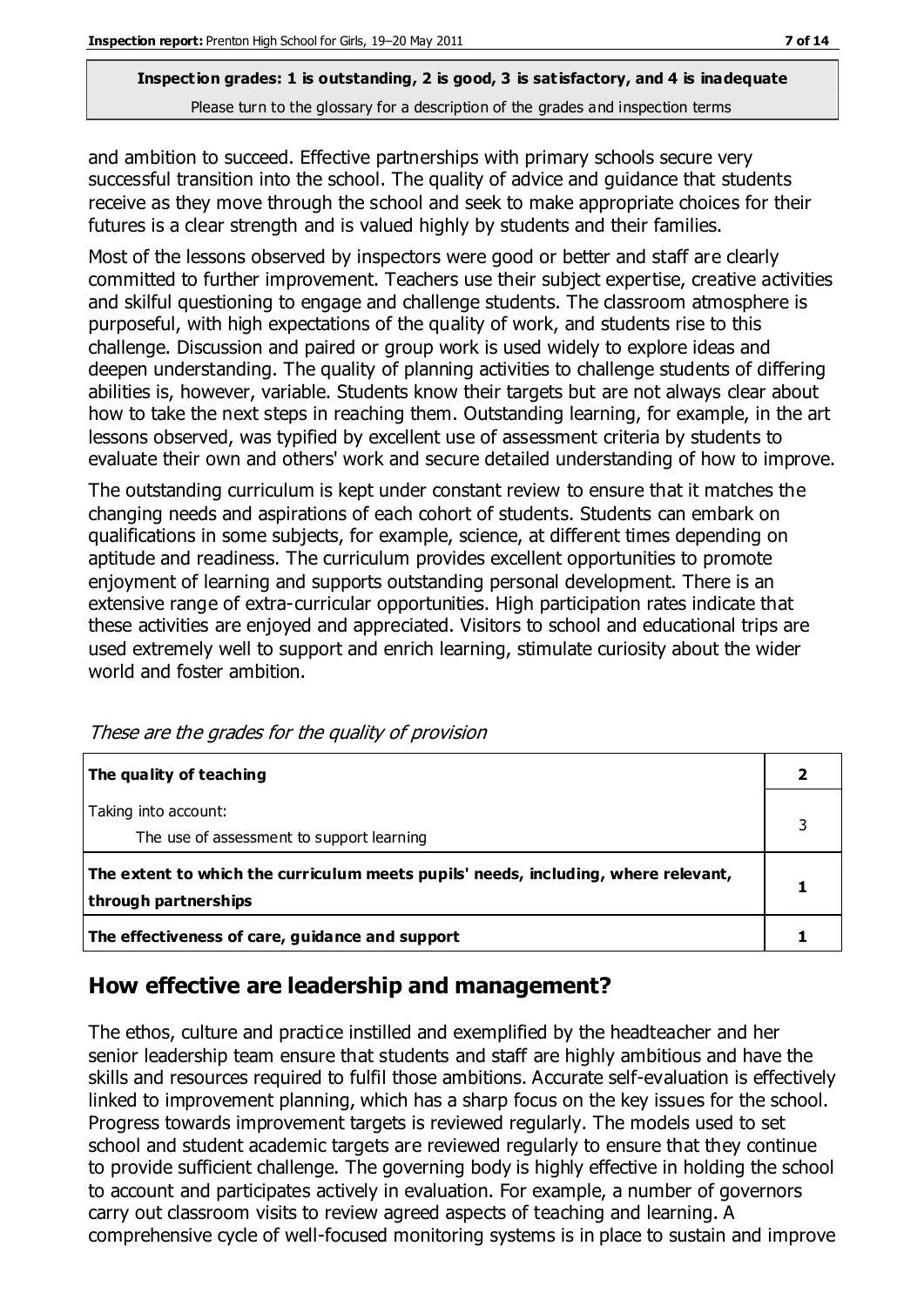high-quality teaching. This cycle is closely linked to the training and coaching programme in school and complements an increasingly open culture of sharing good practice. The school is aware of the limitations in the use of assessment information to accelerate learning and has planned appropriate steps to address them. These actions have not yet been put in place.

The school communicates effectively with parents and carers, through regular newsletters as well as, increasingly, electronic media. The views of parents and carers have influenced the structure of parents' evenings. The parents and carers of students with special educational needs and/or disabilities have close contact with a range of staff to ensure that they are supported and informed well. Productive partnerships bring many benefits to the school in achievement, personal development and well-being. Partnerships developed through the school's specialism have a particularly strong impact on outcomes and enrichment, and links with a wide range of welfare agencies support highly effective multiagency working. Outstanding safeguarding ensures that students feel safe and parents and carers are confident that their children are safe in school. Policies and procedures to tackle discrimination are in place and are regularly monitored, but very few incidents occur. Equality of opportunity is integral to the school and ensures that all groups of students have the same chances to succeed. The school works actively to support community cohesion locally but there remains scope for further development at a regional and national level, particularly in students' experience of working with people from other faiths.

| The effectiveness of leadership and management in embedding ambition and driving<br><i>improvement</i>                                                           |   |
|------------------------------------------------------------------------------------------------------------------------------------------------------------------|---|
| Taking into account:<br>The leadership and management of teaching and learning                                                                                   | 2 |
| The effectiveness of the governing body in challenging and supporting the<br>school so that weaknesses are tackled decisively and statutory responsibilities met |   |
| The effectiveness of the school's engagement with parents and carers                                                                                             | 1 |
| The effectiveness of partnerships in promoting learning and well-being                                                                                           | 1 |
| The effectiveness with which the school promotes equality of opportunity and tackles<br>discrimination                                                           | 1 |
| The effectiveness of safeguarding procedures                                                                                                                     | 1 |
| The effectiveness with which the school promotes community cohesion                                                                                              |   |
| The effectiveness with which the school deploys resources to achieve value for money                                                                             |   |

#### These are the grades for leadership and management

# **Views of parents and carers**

An average proportion of parents and carers responded to the questionnaire and the vast majority of responses were highly positive. All those who responded felt that the school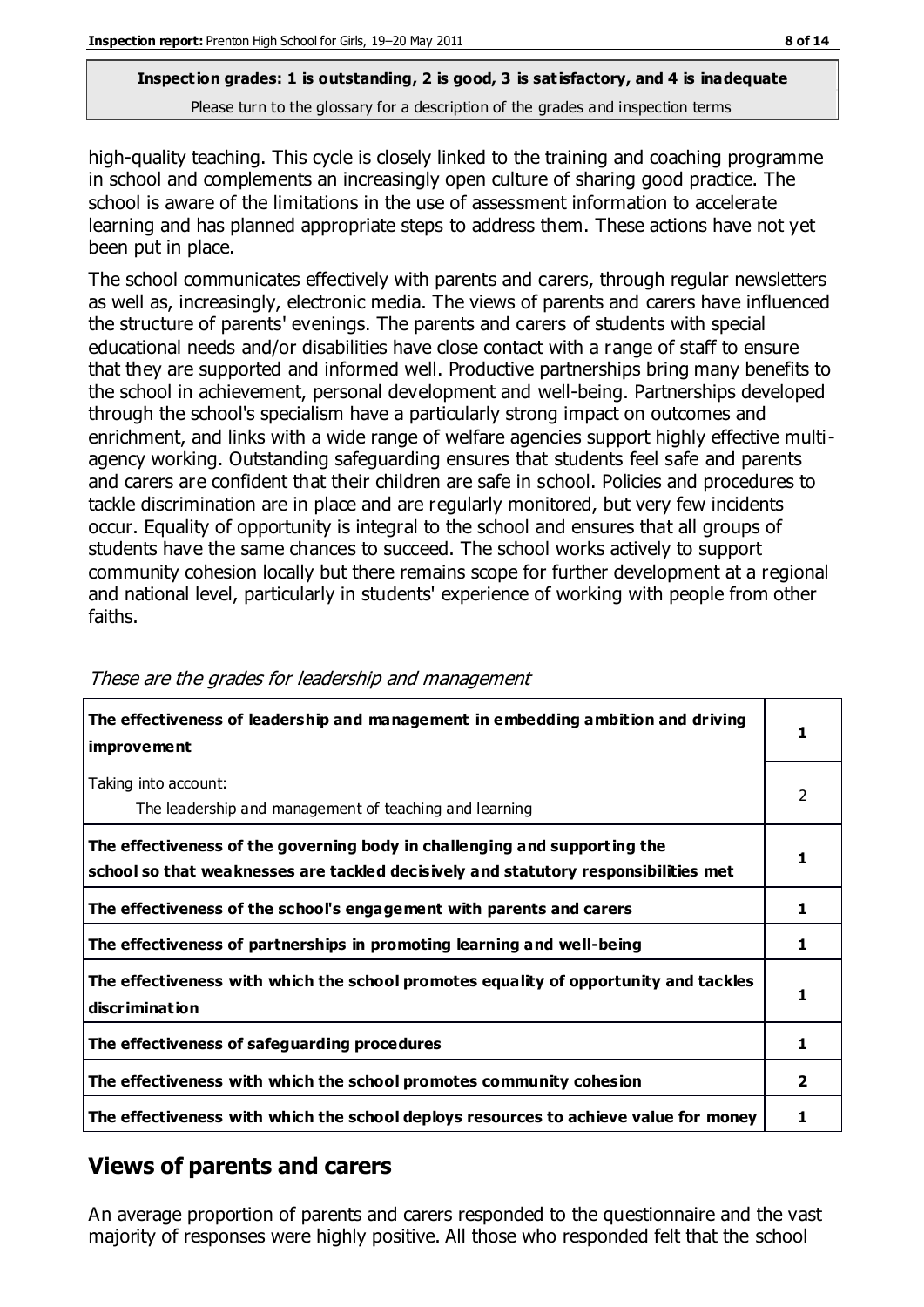# **Inspection grades: 1 is outstanding, 2 is good, 3 is satisfactory, and 4 is inadequate**

Please turn to the glossary for a description of the grades and inspection terms

keeps their child safe and that the staff, the quality of teaching, and preparation of students for their future are particularly highly regarded. A few parents and carers expressed reservations about the quality of communication with school but others wrote about their satisfaction with communication and the approachability of the school staff at all levels. Inspectors found the work that the school does to engage and communicate with parents to be excellent and the school continues to seek ways to improve this further.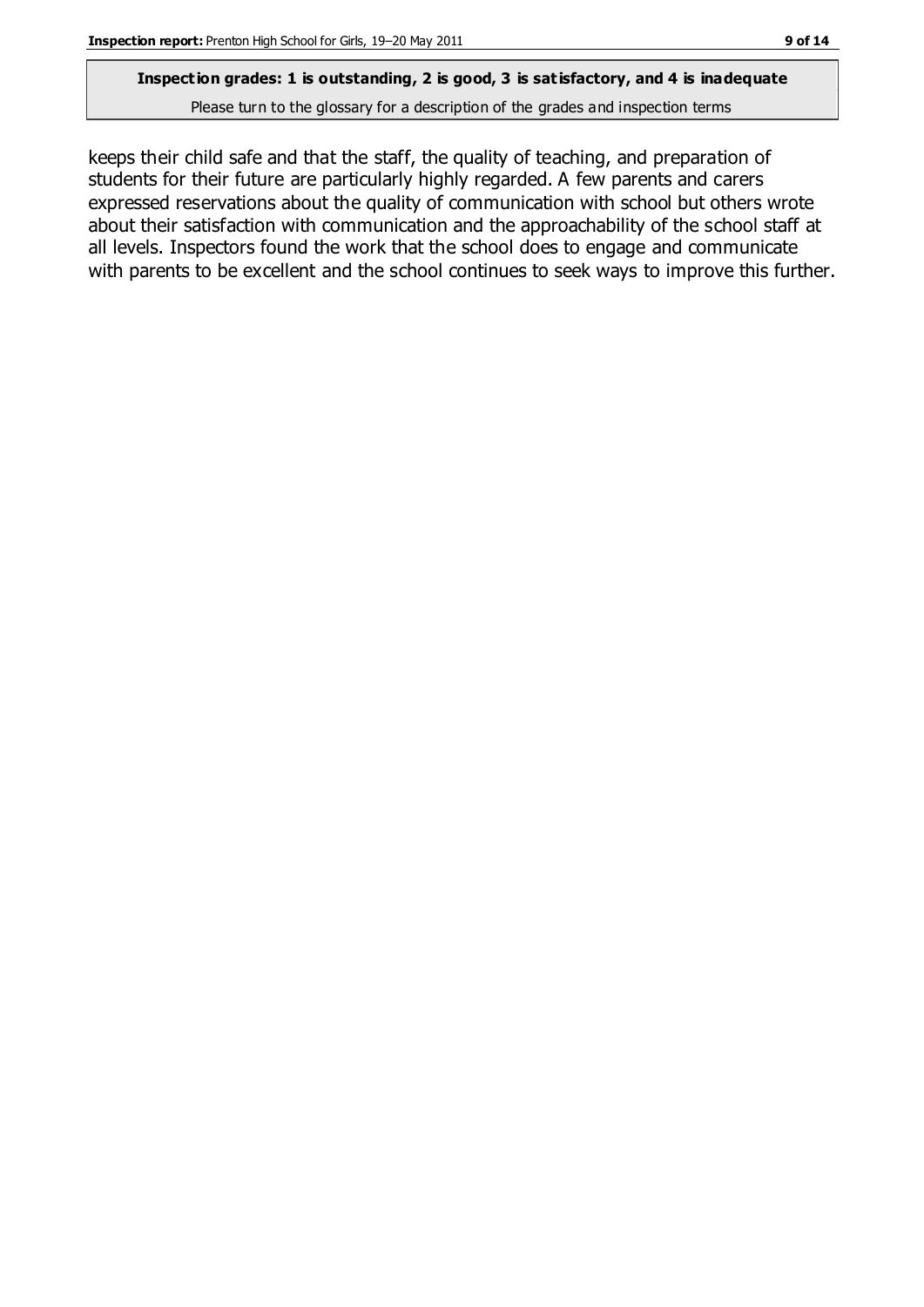#### **Responses from parents and carers to Ofsted's questionnaire**

Ofsted invited all the registered parents and carers of pupils registered at Prenton High School for Girls to complete a questionnaire about their views of the school.

In the questionnaire, parents and carers were asked to record how strongly they agreed with 13 statements about the school.

The inspection team received 107 completed questionnaires by the end of the on-site inspection. In total, there are 668 pupils registered at the school.

| <b>Statements</b>                                                                                                                                                                                                                                       | <b>Strongly</b><br>agree |               | Agree        |               | <b>Disagree</b> |                | <b>Strongly</b><br>disagree |               |
|---------------------------------------------------------------------------------------------------------------------------------------------------------------------------------------------------------------------------------------------------------|--------------------------|---------------|--------------|---------------|-----------------|----------------|-----------------------------|---------------|
|                                                                                                                                                                                                                                                         | <b>Total</b>             | $\frac{1}{2}$ | <b>Total</b> | $\frac{1}{2}$ | <b>Total</b>    | $\frac{0}{0}$  | <b>Total</b>                | $\frac{1}{2}$ |
| My child enjoys school                                                                                                                                                                                                                                  | 49                       | 46            | 55           | 51            | $\overline{2}$  | $\overline{2}$ | $\mathbf{1}$                | $\mathbf{1}$  |
| The school keeps my child<br>safe                                                                                                                                                                                                                       | 68                       | 64            | 39           | 36            | 0               | $\mathbf 0$    | $\mathbf 0$                 | $\mathbf 0$   |
| My school informs me about<br>my child's progress                                                                                                                                                                                                       | 59                       | 55            | 47           | 44            | $\mathbf{1}$    | $\mathbf{1}$   | $\mathbf 0$                 | $\mathbf 0$   |
| My child is making enough<br>progress at this school                                                                                                                                                                                                    | 50                       | 47            | 53           | 50            | 3               | 3              | $\mathbf{1}$                | $\mathbf{1}$  |
| The teaching is good at this<br>school                                                                                                                                                                                                                  | 52                       | 49            | 53           | 50            | 0               | $\mathbf 0$    | 0                           | $\mathbf 0$   |
| The school helps me to<br>support my child's learning                                                                                                                                                                                                   | 46                       | 43            | 52           | 49            | 6               | 6              | $\mathbf 0$                 | $\mathbf 0$   |
| The school helps my child to<br>have a healthy lifestyle                                                                                                                                                                                                | 39                       | 36            | 66           | 62            | $\overline{2}$  | $\overline{2}$ | $\mathbf 0$                 | $\mathbf 0$   |
| The school makes sure that<br>my child is well prepared for<br>the future (for example<br>changing year group,<br>changing school, and for<br>children who are finishing<br>school, entering further or<br>higher education, or entering<br>employment) | 40                       | 37            | 64           | 60            | $\mathbf 0$     | $\mathbf 0$    | $\mathbf 0$                 | $\mathbf 0$   |
| The school meets my child's<br>particular needs                                                                                                                                                                                                         | 49                       | 46            | 54           | 50            | $\overline{2}$  | $\overline{2}$ | $\mathbf{1}$                | $\mathbf{1}$  |
| The school deals effectively<br>with unacceptable behaviour                                                                                                                                                                                             | 50                       | 47            | 50           | 47            | $\overline{2}$  | $\overline{2}$ | $\mathbf 0$                 | $\mathbf 0$   |
| The school takes account of<br>my suggestions and concerns                                                                                                                                                                                              | 45                       | 42            | 56           | 52            | 2               | $\overline{2}$ | $\mathbf 0$                 | $\mathbf{0}$  |
| The school is led and<br>managed effectively                                                                                                                                                                                                            | 60                       | 56            | 47           | 44            | $\pmb{0}$       | $\mathbf 0$    | $\mathbf 0$                 | $\mathbf 0$   |
| Overall, I am happy with my<br>child's experience at this<br>school                                                                                                                                                                                     | 63                       | 59            | 43           | 40            | $\mathbf{1}$    | $\mathbf{1}$   | $\mathbf 0$                 | $\pmb{0}$     |

The table above summarises the responses that parents and carers made to each statement. The percentages indicate the proportion of parents and carers giving that response out of the total number of completed questionnaires. Where one or more parents and carers chose not to answer a particular question, the percentages will not add up to 100%.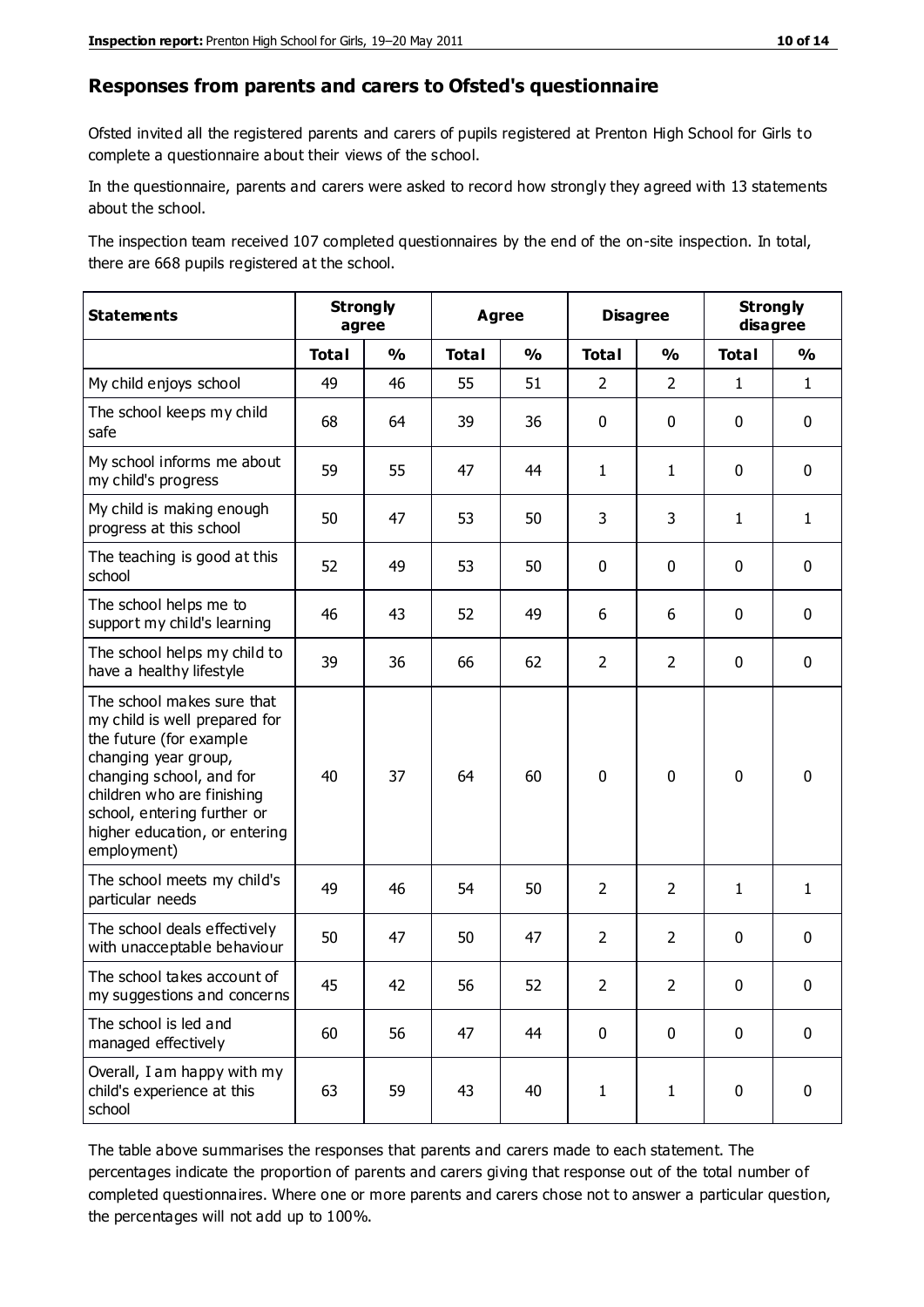# **Glossary**

| Grade   | <b>Judgement</b> | <b>Description</b>                                                                                                                                                                                                            |
|---------|------------------|-------------------------------------------------------------------------------------------------------------------------------------------------------------------------------------------------------------------------------|
| Grade 1 | Outstanding      | These features are highly effective. An outstanding school<br>provides exceptionally well for all its pupils' needs.                                                                                                          |
| Grade 2 | Good             | These are very positive features of a school. A school that<br>is good is serving its pupils well.                                                                                                                            |
| Grade 3 | Satisfactory     | These features are of reasonable quality. A satisfactory<br>school is providing adequately for its pupils.                                                                                                                    |
| Grade 4 | Inadequate       | These features are not of an acceptable standard. An<br>inadequate school needs to make significant improvement<br>in order to meet the needs of its pupils. Ofsted inspectors<br>will make further visits until it improves. |

### **What inspection judgements mean**

### **Overall effectiveness of schools**

|                       | Overall effectiveness judgement (percentage of schools) |      |                     |                   |
|-----------------------|---------------------------------------------------------|------|---------------------|-------------------|
| <b>Type of school</b> | <b>Outstanding</b>                                      | Good | <b>Satisfactory</b> | <b>Inadequate</b> |
| Nursery schools       | 46                                                      | 48   | 6                   |                   |
| Primary schools       | 6                                                       | 47   | 40                  | 7                 |
| Secondary schools     | 12                                                      | 39   | 38                  | 11                |
| Sixth forms           | 13                                                      | 42   | 41                  | 3                 |
| Special schools       | 28                                                      | 49   | 19                  | 4                 |
| Pupil referral units  | 14                                                      | 45   | 31                  | 10                |
| All schools           | 10                                                      | 46   | 37                  |                   |

New school inspection arrangements were introduced on 1 September 2009. This means that inspectors now make some additional judgements that were not made previously.

The data in the table above are for the period 1 September 2010 to 31 December 2010 and are consistent with the latest published official statistics about maintained school inspection outcomes (see **[www.ofsted.gov.uk](http://www.ofsted.gov.uk/)**).

The sample of schools inspected during 2010/11 was not representative of all schools nationally, as weaker schools are inspected more frequently than good or outstanding schools.

Percentages are rounded and do not always add exactly to 100.

Sixth form figures reflect the judgements made for the overall effectiveness of the sixth form in secondary schools, special schools and pupil referral units.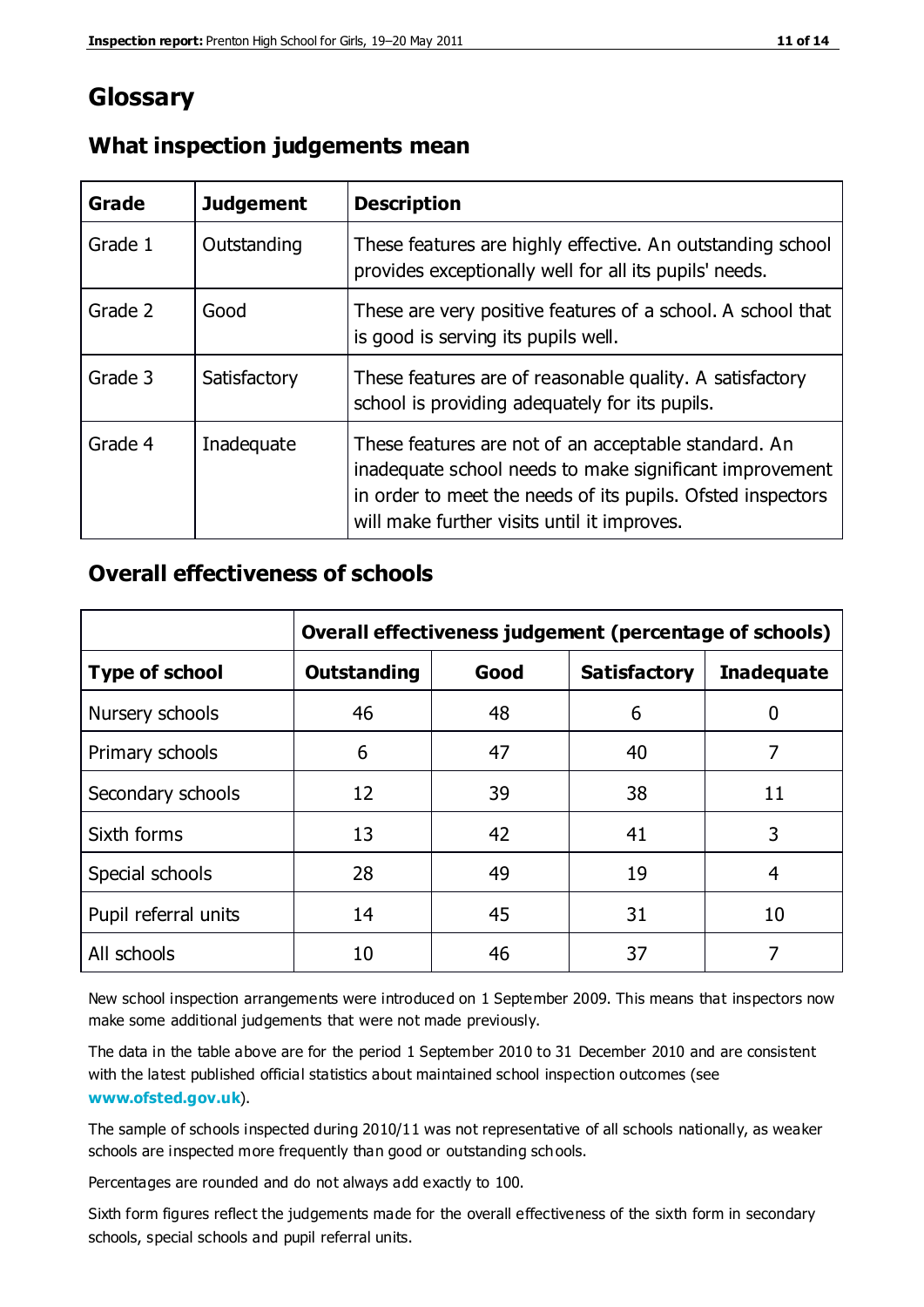# **Common terminology used by inspectors**

| Achievement:               | the progress and success of a pupil in their learning,<br>development or training.                                                                                                                                                          |  |  |
|----------------------------|---------------------------------------------------------------------------------------------------------------------------------------------------------------------------------------------------------------------------------------------|--|--|
| Attainment:                | the standard of the pupils' work shown by test and<br>examination results and in lessons.                                                                                                                                                   |  |  |
| Capacity to improve:       | the proven ability of the school to continue<br>improving. Inspectors base this judgement on what<br>the school has accomplished so far and on the quality<br>of its systems to maintain improvement.                                       |  |  |
| Leadership and management: | the contribution of all the staff with responsibilities,<br>not just the headteacher, to identifying priorities,<br>directing and motivating staff and running the school.                                                                  |  |  |
| Learning:                  | how well pupils acquire knowledge, develop their<br>understanding, learn and practise skills and are<br>developing their competence as learners.                                                                                            |  |  |
| Overall effectiveness:     | inspectors form a judgement on a school's overall<br>effectiveness based on the findings from their<br>inspection of the school. The following judgements,<br>in particular, influence what the overall effectiveness<br>judgement will be. |  |  |
|                            | The school's capacity for sustained<br>improvement.                                                                                                                                                                                         |  |  |
|                            | Outcomes for individuals and groups of pupils.                                                                                                                                                                                              |  |  |
|                            | The quality of teaching.                                                                                                                                                                                                                    |  |  |
|                            | The extent to which the curriculum meets<br>pupils' needs, including, where relevant,<br>through partnerships.                                                                                                                              |  |  |
|                            | The effectiveness of care, guidance and<br>support.                                                                                                                                                                                         |  |  |
| Progress:                  | the rate at which pupils are learning in lessons and<br>over longer periods of time. It is often measured by<br>comparing the pupils' attainment at the end of a key                                                                        |  |  |

stage with their attainment when they started.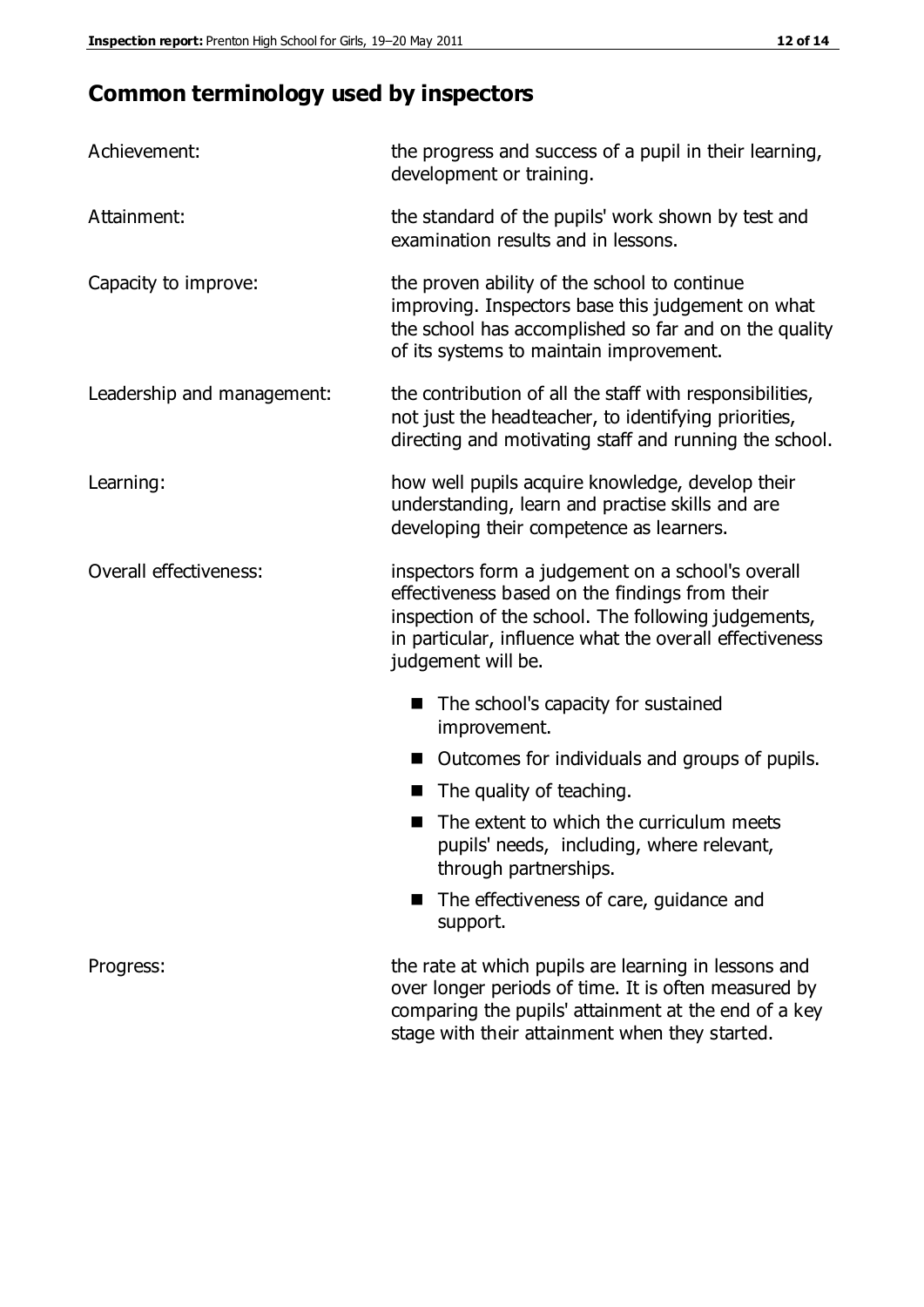### **This letter is provided for the school, parents and carers to share with their children. It describes Ofsted's main findings from the inspection of their school.**

25 May 2011

#### Dear Students

#### **Inspection of Prenton High School for Girls, Birkenhead, CH42 6RR**

Thank you for the way in which you made the inspectors welcome and contributed to the inspection. Your behaviour is excellent and we were impressed by the way that you work and learn together as a friendly and supportive community with a real sense of belonging. Please pass on our thanks to your parents and carers for taking the time to complete our questionnaire as their responses were very helpful.

Prenton High School is an outstanding school. It provides you with a very rich curriculum and supports all students exceptionally well, especially when they may need extra help. This, and the commitment and skill of the staff, makes sure that you learn well and have high expectations and ambitions for your future. I would like to congratulate you on your high levels of attendance and positive attitude to learning. The excellent relationships that exist between students and staff make a strong contribution to your enjoyment of school as well as to your success. You told us that you feel very safe in school and know that the staff care about each of you as individuals and work hard to ensure that no-one gets left behind.

Examination results are rising and teaching is good although the way that some teachers plan, set objectives and mark your work does not always help you to make the most rapid progress possible. We have asked your teachers to raise achievement by:

- making effective use of assessment and other information to provide activities which precisely meet your needs
- **I** improving marking to make sure that you know how you are doing and exactly how to improve¿
- making better use of targets and success criteria in lessons to accelerate progress.

You can all help to achieve this by continuing to work hard, having high expectations for yourself and by maintaining your high attendance. We thoroughly enjoyed visiting your school and wish you every success in the future.

Yours sincerely

Johan MacKinnon

Lead inspector